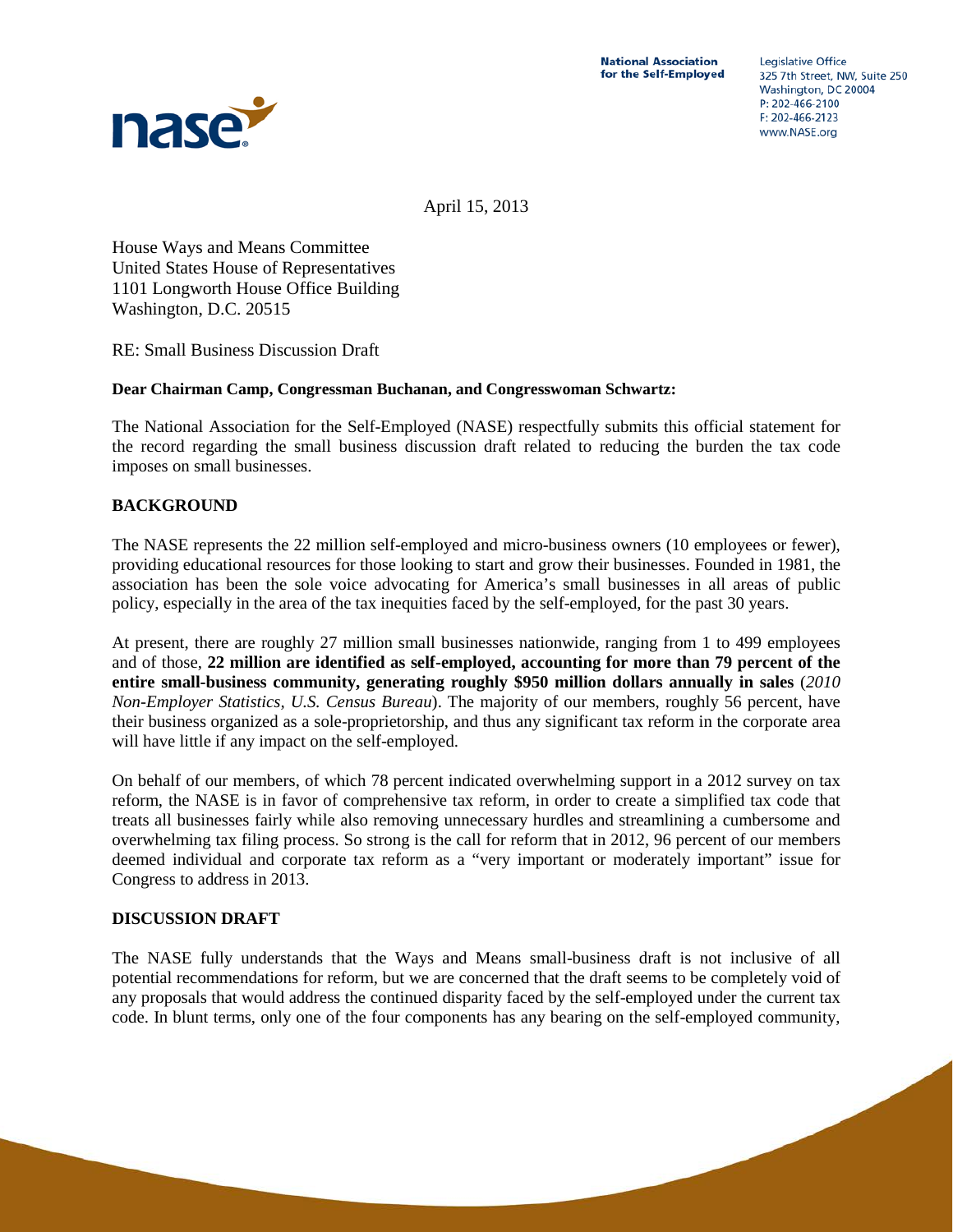*Unified Deduction for Start-Up and Organizations Expenses*. And it is ironic that the framework for the unified deduction is included in H.R. 886, *Small Business Tax Relief Act of 2013*, which includes an additional six other tax measures that the small-business draft overlooks (**Note:** the small business draft does include the permanent expensing provision which is included in H.R. 866).

Due to our concern, the NASE has met with various tax staff members to discuss additional items that we encourage the House Committee on Ways & Means as well as the House Committee on Small Business to consider as they near finalizing draft legislation reforming the tax code. True to his word, Chairman Camp has led a transparent process for his reform efforts, which is to be applauded, and we are hopeful that our recommendations will be strongly considered and included in the final text of the overhaul tax reform proposal.

### **PROPOSED RECOMMENDATIONS**

The following are additional tax proposals put forth by the NASE:

1. Deduction of health insurance costs for the self-employed as a qualified business expense by adding a line item on the Schedule C form and not on page one of Form 1040;

 $\triangleright$  The biggest tax inequity faced by the self-employed continues to be their inability to deduct the cost of the health insurance as a qualified business expense. This amounts to roughly \$1,800 in additional taxes per year for self-employed individuals.

2. Amend the definition of "employee" to include the owner and spouse of a sole proprietorship, or a 2 percent or greater shareholder in an S Corporation – a simple legislative or administrative fix to current language;

 $\triangleright$  This would address many issues related to "fringe benefits," for example: the applicability of an HRA 105 plan, retirement plan contributions, and health insurance premiums.

- 3. Simplified and streamlined definition of independent contractor versus employee by expanding the Form 1099 that requires the owner and contractor to agree to their business relationship in a transparent manner;
	- $\triangleright$  Reduction of abuse by business owners and their use of independent contractors.
- 4. Simplified depreciation calculators, reporting requirements, and accelerated options for most standard business items and amounts, all of which would be included as a line on the Schedule C form;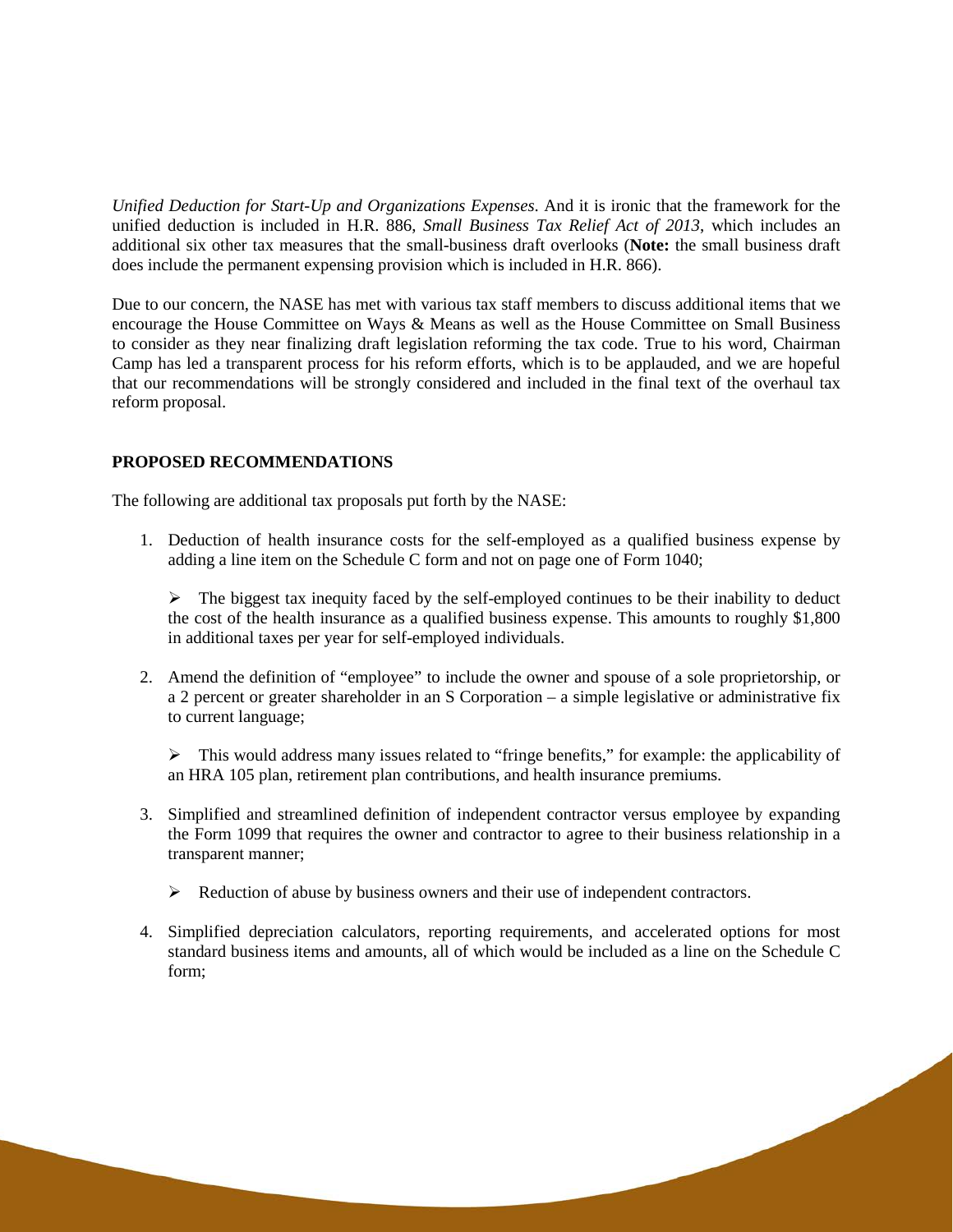$\triangleright$ In developing simplified deduction calculators, the business owner would be able to easily apply for the correct deduction amount and simplify a process that is currently unnecessarily complicated.

5. Building off the simplified home office deduction, identify other areas to establish standard deduction options based on industry and location, resulting in the development of a Standard Schedule C-EZ form.

 $\triangleright$  Recognizing the difficulty in creating standard deductions, we believe that if the necessary time and energy were directed towards creating such a system, the taxpayer would benefit enormously. This has the opportunity to becoming the greatest tool towards simplifying the tax code for small business owners.

All of the above proposals meet the criteria of creating a lean, simplified, equitable tax code – inspiring entrepreneurship and growth within the small-business community.

While we don't want to over-simplify the impact of these changes, we do believe it is important to note that we would encourage the Ways and Means Committee to be bold in their actions.

#### **CONCLUSION**

It goes without saying that any significant reform to the tax code will be challenging, but we believe that putting forth a dynamic, common-sense proposal for bringing the tax code into the 21st Century can be accomplished if the proposal provides for a transformational change to all aspects of the tax code, individual and corporate.

As it stands now, our concern remains that the draft proposal looks only to modify or tweak the current tax code, but falls short of taking a path to overhauling the dysfunctional and byzantine tax code with a vision for complete reform of the individual and corporate tax structure.

We look forward to continuing to work with the Ways and Means Committees on achieving comprehensive tax reform in the 113th Congress.

Respectfully,

K. arslan

Kristie Arslan, President & CEO National Association for the Self-Employed